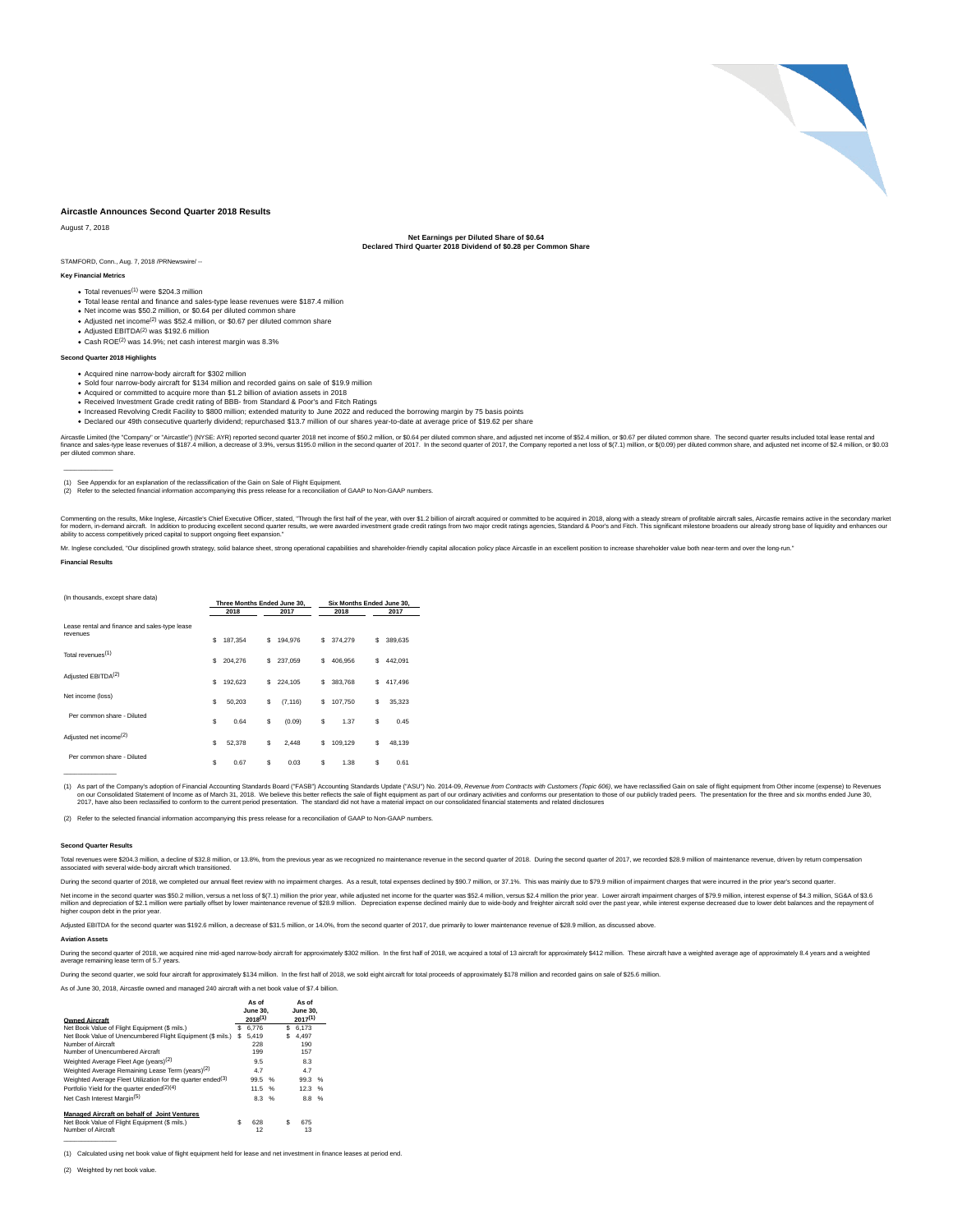(3) Aircraft on-lease days as a percent of total days in period weighted by net book value.

(4) Lease rental revenue, interest income and cash collections on our net investment in finance and sales-type leases for the period as a percent of the average net book value for the period: quarterly information is annua management revised the calculation of portfolio vield to include our net investment in finance and sales-type leases in the average net book value and to include the interest income and cash collections on our net investme

(5) Net Cash Interest Margin = Lease rental yield plus finance lease revenue and collections minus interest on borrowings, net of settlements on interest rate derivatives, and other liabilities / average NBV of flight equi

#### **Financing Activity**

In June, we increased the size of one of our unsecured revolving credit facilities to \$800 million from \$675 million, extended the facility maturity by more than two years, to June 2022, and lowered the borrowing margin by

in May, S&P Global Raings raised its ratings on Aircastle Ltd., including the corporate credit rating, to 'BB+' md Fitch Ratings assigned an initial 'BBB-' rating to Aircastle's senior unsecured debt. In June, Moody's Inv

#### **Common Dividend**

On August 3, 2018, Aircastle's Board of Directors declared a third quarter 2018 cash dividend on its common shares of \$0.28 per share, payable on September 14, 2018, to shareholders of record on August 31, 2018. This is ou

#### **Share Repurchases**

Since the beginning of the year, the Company acquired approximately 697,000 shares at an average price of \$19.62 per share. Aircastle's Board of Directors previously authorized \$100 million share repurchase program, and th

#### **Conference Call**

in connection with this samings relasse, management will bost an earnings conference call on Tuesday, August 7, 2018 at 10:00 A.M. Easten time. All interested parties are welcome to participate on the ilve call. The confer

A simultaneous webcast of the conference call will be available to the public on a listen-only basis a[t www.aircastle.com.](http://www.aircastle.com/) Please allow extra time prior to the case allow out a listen on the observe only in preserved and a

For those who are not available to listen to the live call, a replay will be available until 1:00 P.M. Eastern time on Thursday, September 6, 2018 by dialing (888) 203-1112 (from within the U.S. and Canada) or (719) 457-08 "1757279".

#### **About Aircastle Limited**

Aircastle Limited acquires, leases and sells commercial iet aircraft to airlines throughout the world. As of June 30, 2018, Aircastle owned and managed on behalf of its ioint ventures 240 aircraft leased to 84 customers lo

#### **Safe Harbor**

All statements in this press release, other than characterizations of historical fact, are forward-looking statements within the meaning of the federal securities laws, including the Private Securities Litigation Reform Ac limited to, statements relating to our proposed public offering of notes and urability to acquise, sell, lease or finance. Sell, any dividend in any is easily in a statements. These statements relations in the statement st

#### **Aircastle Limited and Subsidiaries**

#### **Consolidated Balance Sheets (Dollars in thousands, except share data)**

|                                                                                                                  | <b>June 30.</b><br>2018 | December 31.<br>2017 |
|------------------------------------------------------------------------------------------------------------------|-------------------------|----------------------|
| <b>ASSETS</b>                                                                                                    | (Unaudited)             |                      |
| Cash and cash equivalents                                                                                        | Ś<br>142,360            | s<br>211.922         |
| Restricted cash and cash equivalents                                                                             | 20.880                  | 21.935               |
| Accounts receivable                                                                                              | 19.357                  | 12.815               |
|                                                                                                                  |                         |                      |
| Flight equipment held for lease, net of accumulated depreciation of \$1,177,448 and<br>\$1,125,594, respectively | 6.249.406               | 6.188.469            |
| Net investment in finance and sales-type leases                                                                  | 526.738                 | 545.750              |
| Unconsolidated equity method investments                                                                         | 80.100                  | 76.982               |
| Other assets                                                                                                     | 174,307                 | 141.210              |
|                                                                                                                  | 7.213.148<br>s          | 7.199.083<br>s       |
| <b>Total assets</b>                                                                                              |                         |                      |
| <b>LIABILITIES AND SHAREHOLDERS' EQUITY</b><br><b>LIABILITIES</b>                                                |                         |                      |
|                                                                                                                  |                         |                      |
| Borrowings from secured financings, net of debt issuance costs                                                   | s<br>798.522            | s<br>849.874         |
| Borrowings from unsecured financings, net of debt issuance costs                                                 | 3.392.169               | 3,463,732            |
| Accounts payable, accrued expenses and other liabilities                                                         | 131.364                 | 140.221              |
| Lease rentals received in advance                                                                                | 76,780                  | 57.630               |
| Security deposits                                                                                                | 131.101                 | 130.628              |
| Maintenance payments                                                                                             | 719,806                 | 649.434              |
| <b>Total liabilities</b>                                                                                         | 5.249.742               | 5.291.519            |
| Commitments and Contingencies                                                                                    |                         |                      |
| <b>SHAREHOLDERS' EQUITY</b>                                                                                      |                         |                      |
| Preference shares, \$0.01 par value, 50,000,000 shares authorized, no shares issued                              |                         |                      |
| and outstanding                                                                                                  |                         |                      |
| Common shares, \$0.01 par value, 250,000,000 shares authorized, 78,244,038                                       |                         |                      |
| shares issued and outstanding at June 30, 2018; and 78,707,963 shares issued and                                 |                         |                      |
| outstanding at December 31, 2017                                                                                 | 782                     | 787                  |
| Additional paid-in capital                                                                                       | 1.519.479               | 1.527.796            |
| Retained earnings                                                                                                | 443,900                 | 380.331              |

#### **Aircastle Limited and Subsidiaries Consolidated Statements of Income (Loss)**

#### **(Dollars in thousands, except per share amounts)** (Unaudi

Accumulated other comprehensive loss (755) (1,350)<br>
Total shareholders' equity 1,963,406 1,963,406 1,907,564

Total liabilities and shareholders' equity

|                                                                                                                                                                                                                      | Three Months Ended June 30.<br>2017<br>2018 |              | 2018         | Six Months Ended June 30.<br>2017 |
|----------------------------------------------------------------------------------------------------------------------------------------------------------------------------------------------------------------------|---------------------------------------------|--------------|--------------|-----------------------------------|
| Revenues:                                                                                                                                                                                                            |                                             |              |              |                                   |
| Lease rental revenue                                                                                                                                                                                                 | s<br>178,486                                | 189.098<br>s | 355.969<br>s | 379.684<br>s                      |
| Finance and sales-type lease revenue                                                                                                                                                                                 | 8.868                                       | 5.878        | 18.310       | 9.951                             |
| Amortization of lease premiums, discounts and incentives                                                                                                                                                             | (3,534)                                     | (3,280)      | (6.662)      | (6, 392)                          |
| Maintenance revenue                                                                                                                                                                                                  |                                             | 28,944       | 11.991       | 41.231                            |
| Total lease revenue                                                                                                                                                                                                  | 183,820                                     | 220.640      | 379,608      | 424.474                           |
| Gain on sale of flight equipment <sup>(1)</sup>                                                                                                                                                                      | 19,864                                      | 13,525       | 25,632       | 14,284                            |
| Other revenue                                                                                                                                                                                                        | 592                                         | 2,894        | 1,716        | 3,333                             |
| Total revenues <sup>(1)</sup>                                                                                                                                                                                        | 204.276                                     | 237,059      | 406.956      | 442,091                           |
| <b>Operating expenses:</b>                                                                                                                                                                                           |                                             |              |              |                                   |
| Depreciation                                                                                                                                                                                                         | 76.181                                      | 78.254       | 151.183      | 157.428                           |
| Interest, net                                                                                                                                                                                                        | 57.398                                      | 61.672       | 114,506      | 124,740                           |
| Selling, general and administrative (including non-cash share-based<br>payment expense of \$3,076 and \$6,028 for the three months ended and<br>\$5,454 and \$8,130 for the six months ended June 30, 2018 and 2017, |                                             |              |              |                                   |
| respectively)                                                                                                                                                                                                        | 18.583                                      | 22.187       | 36.418       | 38.354                            |
| Impairment of flight equipment                                                                                                                                                                                       | $\overline{\phantom{a}}$                    | 79.930       |              | 80.430                            |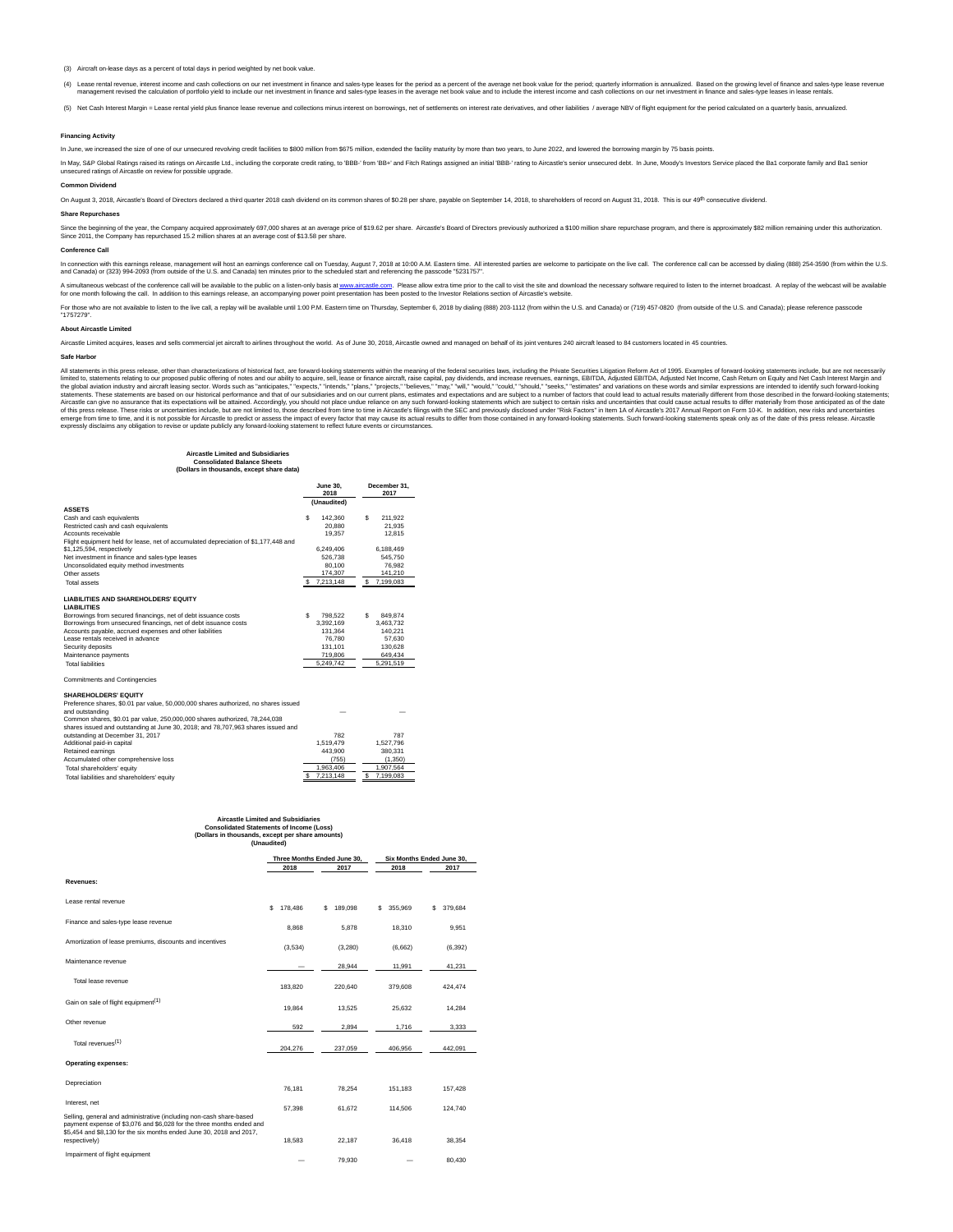| Maintenance and other costs                                                                                              | 1.561       | 2.343        | 2.549     | 5.274       |
|--------------------------------------------------------------------------------------------------------------------------|-------------|--------------|-----------|-------------|
| Total expenses                                                                                                           | 153.723     | 244.386      | 304.656   | 406,226     |
| Total other income (expense)                                                                                             | 901         | (1,560)      | 4.075     | (2,709)     |
| Income (loss) from continuing operations before income taxes and<br>earnings of unconsolidated equity method investments | 51.454      | (8, 887)     | 106.375   | 33.156      |
| Income tax provision                                                                                                     | 3.132       | 495          | 2.288     | 2.341       |
| Earnings of unconsolidated equity method investments, net of tax                                                         | 1.881       | 2.266        | 3.663     | 4.508       |
| Net income (loss)                                                                                                        | 50.203<br>s | (7.116)<br>s | \$107,750 | 35.323<br>s |
| Earnings (loss)per common share - Basic:                                                                                 |             |              |           |             |
| Net income (loss) per share                                                                                              | 0.64<br>s.  | s<br>(0.09)  | s<br>1.37 | s<br>0.45   |
| Earnings (loss) per common share - Diluted:                                                                              |             |              |           |             |
| Net income (loss) per share                                                                                              | s<br>0.64   | (0.09)<br>s  | s<br>1.37 | s<br>0.45   |
| Dividends declared per share                                                                                             | 0.28<br>s   | 0.26<br>s    | s<br>0.56 | 0.52<br>s   |

(1) As part of the Company's adoption of FASB ASU No. 2014-09, Revenue from Contracts with Customers (Topic 606), we have reclassified Gain on sale of flight equipment from Other income (expense) to Revenues on our Consoli

### **Aircastle Limited and Subsidiaries Consolidated Statements of Cash Flows (Dollars in thousands) (Unaudited)**

|                                                                                                        |            | Six Months Ended June 30, |
|--------------------------------------------------------------------------------------------------------|------------|---------------------------|
|                                                                                                        | 2018       | 2017                      |
| Cash flows from operating activities:                                                                  |            |                           |
| Net income                                                                                             | 107,750    | 35,323<br>s               |
| Adjustments to reconcile net income to net cash provided by operating activities:                      |            |                           |
| Depreciation                                                                                           |            |                           |
| Amortization of deferred financing costs                                                               | 151,183    | 157,428                   |
| Amortization of lease premiums, discounts and incentives                                               | 7,042      | 9,125                     |
| Deferred income taxes                                                                                  | 6.662      | 6.392                     |
| Non-cash share-based payment expense                                                                   | 3.126      | (833)                     |
| Cash flow hedges reclassified into earnings                                                            | 5.454      | 8.130                     |
|                                                                                                        | 595        | 1.156                     |
| Security deposits and maintenance payments included in earnings                                        | (554)      | (23,063)                  |
| Gain on sale of flight equipment                                                                       | (25, 632)  | (14, 284)                 |
| Impairment of flight equipment                                                                         |            | 80,430                    |
| Other                                                                                                  | (7, 491)   | 1,211                     |
| Changes in certain assets and liabilities:                                                             |            |                           |
| Accounts receivable                                                                                    | (7, 315)   | 2,090                     |
| Other assets                                                                                           | (3,086)    | (11, 407)                 |
| Accounts payable, accrued expenses and other liabilities                                               | (14, 799)  | (2.194)                   |
| Lease rentals received in advance                                                                      | 16,908     | (2, 115)                  |
| Net cash and restricted cash provided by operating activities                                          | 239.843    | 247,389                   |
| Cash flows from investing activities:                                                                  |            |                           |
| Acquisition and improvement of flight equipment                                                        | (365, 505) |                           |
| Proceeds from sale of flight equipment                                                                 |            | (148, 364)                |
| Net investment in finance and sales-type leases                                                        | 178.185    | 238,277                   |
| Collections on finance and sales-type leases                                                           | (16, 256)  | (119, 971)                |
| Aircraft purchase deposits and progress payments, net of returned deposits and aircraft sales deposits | 13,127     | 17,185                    |
| Other                                                                                                  | (3,965)    | (2,892)                   |
|                                                                                                        | 2,956      | 88                        |
| Net cash and restricted cash used in investing activities                                              | (191, 458) | (15, 677)                 |
| Cash flows from financing activities:                                                                  |            |                           |
| Repurchase of shares                                                                                   | (14, 987)  | (2, 513)                  |
| Proceeds from secured and unsecured debt financings                                                    |            | 500,000                   |
| Repayments of secured and unsecured debt financings                                                    | (128, 342) | (667, 472)                |
| Deferred financing costs                                                                               | (1,615)    | (8,540)                   |
| Security deposits and maintenance payments received                                                    | 108,653    | 87,185                    |
| Security deposits and maintenance payments returned                                                    | (38, 718)  | (77, 593)                 |
| Dividends paid                                                                                         | (43,993)   | (40, 948)                 |
| Net cash and restricted cash used in financing activities                                              | (119,002)  | (209, 881)                |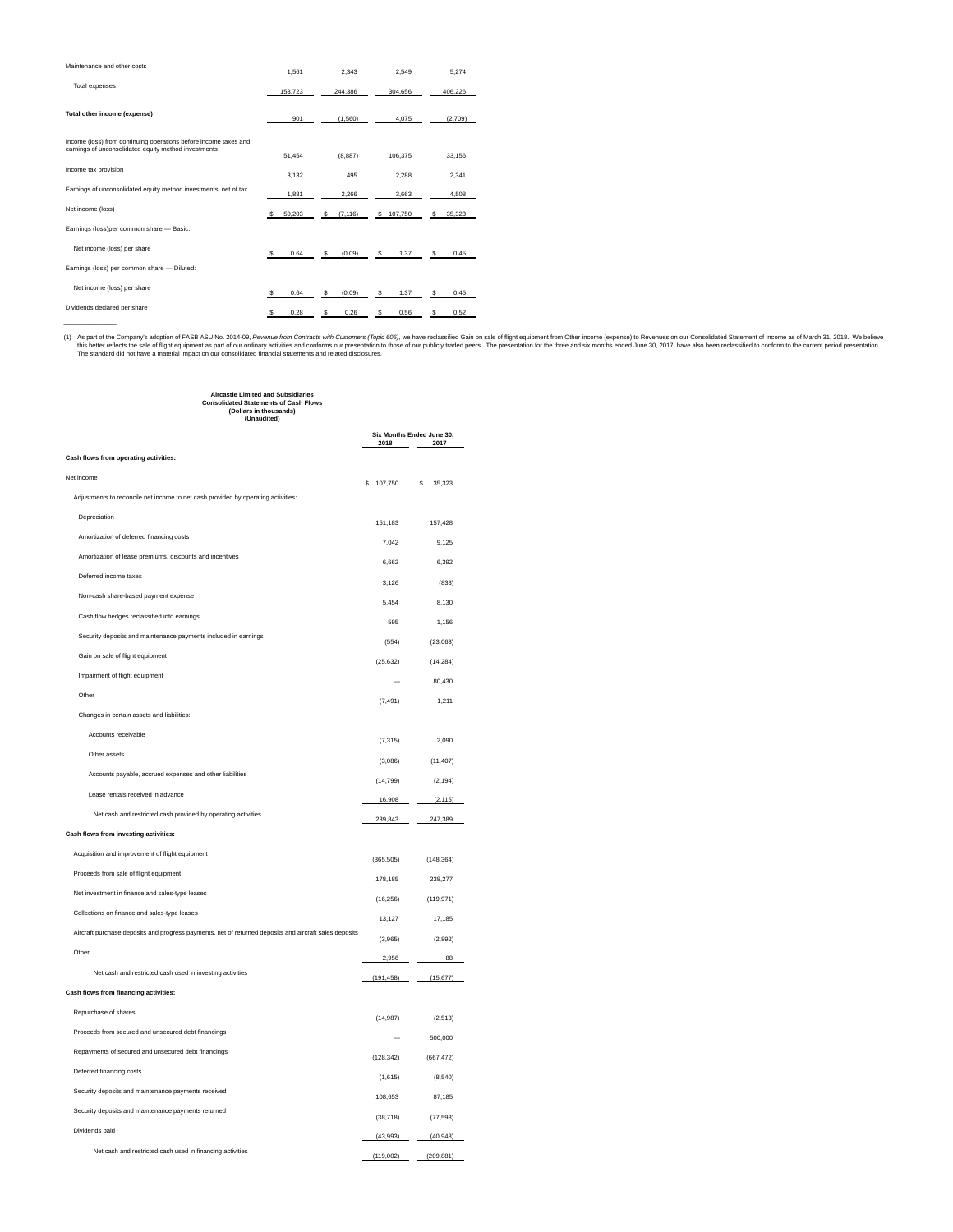**Net increase in cash and restricted cash**

|  |  | Cash and restricted cash at beginning of period |  |
|--|--|-------------------------------------------------|--|
|  |  |                                                 |  |

Cash and restricted cash at end of period

| (70.617) | 21.831  |  |
|----------|---------|--|
| 233.857  | 508.817 |  |
| 163,240  | 530.648 |  |

| <b>Aircastle Limited and Subsidiaries</b>                          |  |  |  |  |  |  |
|--------------------------------------------------------------------|--|--|--|--|--|--|
| Selected Financial Guidance Elements for the Third Quarter of 2018 |  |  |  |  |  |  |
| (\$ in millions, except for percentages)                           |  |  |  |  |  |  |
| (Unaudited)                                                        |  |  |  |  |  |  |

| <b>Guidance Item</b>                                     | Q3:18         |
|----------------------------------------------------------|---------------|
| Lease rental revenue                                     | \$181 - \$185 |
| Finance lease revenue                                    | $$8 - $9$     |
| Amortization of net lease discounts and lease incentives | $$(4) - $(5)$ |
| Maintenance revenue                                      | $$0 - $1$$    |
| Gain on sale                                             | $$0 - $8$$    |
| Depreciation                                             | $$77 - $81$   |
| Interest, net                                            | $$58 - $60$   |
| SGRA <sup>(1)</sup>                                      | $$17 - $18$   |
| Full year effective tax rate                             | $4% - 6%$     |

(1) Includes ~\$2.9M of non-cash share-based payment expense.

| asuo Liiliuou allu vuivsiulai<br><b>Supplemental Financial Information</b><br>(Amount in thousands, except per share amounts)<br>(Unaudited) |   |                             |   |          |    |                           |    |         |  |  |
|----------------------------------------------------------------------------------------------------------------------------------------------|---|-----------------------------|---|----------|----|---------------------------|----|---------|--|--|
|                                                                                                                                              |   | Three Months Ended June 30, |   |          |    | Six Months Ended June 30, |    |         |  |  |
|                                                                                                                                              |   | 2018                        |   | 2017     |    | 2018                      |    | 2017    |  |  |
| Revenues <sup>(1)</sup>                                                                                                                      | s | 204,276                     | s | 237,059  | s  | 406,956                   | s  | 442,091 |  |  |
| EBITDA <sup>(2)</sup>                                                                                                                        | s | 190.448                     | s | 136,585  | s  | 382.389                   | s  | 326.224 |  |  |
| Adjusted EBITDA <sup>(2)</sup>                                                                                                               | s | 192.623                     | S | 224.105  | s  | 383,768                   | s  | 417.496 |  |  |
| Net income (loss)                                                                                                                            | s | 50,203                      | S | (7, 116) | s  | 107,750                   | s  | 35,323  |  |  |
| Net income (loss) allocable to common shares                                                                                                 | S | 49.884                      | S | (7, 116) | s  | 107,113                   | s  | 35,068  |  |  |
| Per common share - Basic                                                                                                                     | s | 0.64                        | S | (0.09)   | \$ | 1.37                      | \$ | 0.45    |  |  |
| Per common share - Diluted                                                                                                                   | s | 0.64                        | Ŝ | (0.09)   | Ŝ. | 1.37                      | s  | 0.45    |  |  |
| Adjusted net income <sup>(2)</sup>                                                                                                           | s | 52,378                      | S | 2,448    | s  | 109.129                   | s  | 48,139  |  |  |
| Adjusted net income allocable to common shares                                                                                               | S | 52.045                      | S | 2.428    | s  | 108.483                   | s  | 47.791  |  |  |
| Per common share - Basic                                                                                                                     | s | 0.67                        | S | 0.03     | S  | 1.39                      | s  | 0.61    |  |  |
| Per common share - Diluted                                                                                                                   | s | 0.67                        | S | 0.03     | S  | 1.38                      | s  | 0.61    |  |  |
| Basic common shares outstanding                                                                                                              |   | 77,911                      |   | 78,177   |    | 78,137                    |    | 78,177  |  |  |
| Diluted common shares outstanding <sup>(3)</sup>                                                                                             |   | 78.248                      |   | 78.177   |    | 78,420                    |    | 78.404  |  |  |

**Aircastle Limited and Subsidiaries**

(1) As part of the Company's adoption of FASB ASU No. 2014-09, Revenue from Contracts with Customers (Topic 606), we have reclassified Gain on sale of flight equipment from Other income (expense) to Revenues on our Consoli

(2) Refer to the selected information accompanying this press release for a reconciliation of GAAP to Non-GAAP information.

(3) For the three months ended une 30, 2018, and for the six months ended June 30, 2018 and 2017, diutive shares represented contingently issuable shares. For the three months ended June 30, 2017, the effect of 170,116 con

# Aircastle Limited and Subsidiaries<br>
Reconciliation of GAAP to Non-GAAP Measures<br> **EBITDA and Adjusted EBITDA Reconciliation**<br>
(Dollars in thousands)<br>
(Unaudited)

|                          |      | 2017     |                             | 2018                     |    | 2017                      |
|--------------------------|------|----------|-----------------------------|--------------------------|----|---------------------------|
| \$<br>50,203             | \$   | (7, 116) | \$                          | 107,750                  | \$ | 35,323                    |
| 76,181                   |      | 78,254   |                             | 151,183                  |    | 157,428                   |
| 3,534                    |      | 3,280    |                             | 6,662                    |    | 6,392                     |
| 57,398                   |      | 61,672   |                             | 114,506                  |    | 124,740                   |
| 3,132                    |      | 495      |                             | 2,288                    |    | 2,341                     |
| 190,448                  |      | 136,585  |                             | 382,389                  |    | 326,224                   |
|                          |      |          |                             |                          |    |                           |
| $\overline{\phantom{0}}$ |      | 79,930   |                             | $\overline{\phantom{0}}$ |    | 80,430                    |
| 3,076                    |      | 6,028    |                             | 5,454                    |    | 8,130                     |
| (901)                    |      | 1,562    |                             | (4,075)                  |    | 2,712                     |
| 192,623                  |      | 224,105  | £.                          | 383,768                  | s  | 417,496                   |
|                          | 2018 |          | Three Months Ended June 30, |                          |    | Six Months Ended June 30, |

We define EBITDA as income (loss) from continuing operations before income taxes, interest expense, and depreciation and amortization. We use EBITDA to assess our consolidated financial and operating performance, and we be

This measure provides an assessment of controllable expenses and affords management the ability to make decisions which are expected to facilitate meeting current friancial goals as well as achieving optimal financial perf

EBITDA provides us with a measure of operating performance because it assists us in comparing our operating performance on a consistent basis as it removes the impact of our capital structure (primarily interest charges on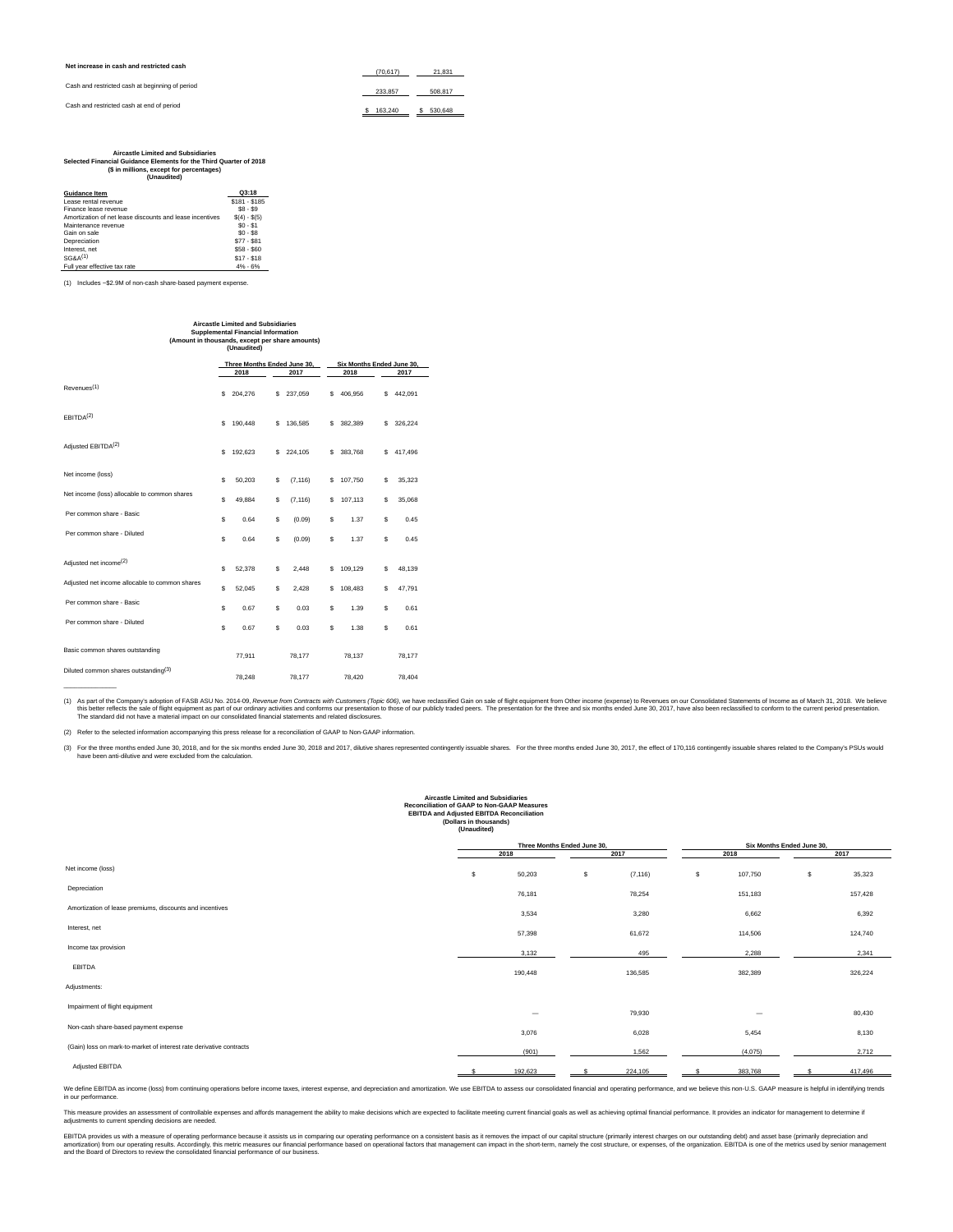| <b>Aircastle Limited and Subsidiaries</b><br><b>Reconciliation of GAAP to Non-GAAP Measures</b><br><b>Adjusted Net Income Reconciliation</b><br>(Dollars in thousands)<br>(Unaudited) |   |                             |    |          |   |                           |      |        |  |  |
|---------------------------------------------------------------------------------------------------------------------------------------------------------------------------------------|---|-----------------------------|----|----------|---|---------------------------|------|--------|--|--|
|                                                                                                                                                                                       |   | Three Months Ended June 30, |    |          |   | Six Months Ended June 30. |      |        |  |  |
|                                                                                                                                                                                       |   | 2018                        |    | 2017     |   | 2018                      | 2017 |        |  |  |
| Net income (loss)                                                                                                                                                                     | s | 50,203                      | s  | (7, 116) | s | 107,750                   | s    | 35,323 |  |  |
| Loan termination fee <sup>(1)</sup>                                                                                                                                                   |   |                             |    | 988      |   |                           |      | 988    |  |  |
| (Gain) loss on mark-to-market of interest rate derivative contracts <sup>(2)</sup>                                                                                                    |   | (901)                       |    | 1.562    |   | (4,075)                   |      | 2,712  |  |  |
| Write-off of deferred financing fees <sup>(1)</sup>                                                                                                                                   |   |                             |    | 986      |   |                           |      | 986    |  |  |
| Non-cash share-based payment expense <sup>(3)</sup>                                                                                                                                   |   | 3.076                       |    | 6.028    |   | 5.454                     |      | 8.130  |  |  |
| Adjusted net income                                                                                                                                                                   | s | 52.378                      | s. | 2.448    | s | 109.129                   | s    | 48.139 |  |  |

(1) Included in Interest, net.

 $-$ 

(2) Included in Other income (expense).

(3) Included in Selling, general and administrative expenses.

Management believes that ANI, when viewed in conjunction with the Company's results under U.S. GAAP and the above reconciliation, provides useful information about operating chere that distribute of the fact and the instan

# Aircastle Limited and Subsidiaries<br>
Reconciliation of GAAP to Non-GAAP Measures<br>
Cash Return on Equity Calculation<br>
(Dollars in thousands)<br>
(Unaudited)

| Period    | <b>CFFO</b> |         | Finance<br>Lease<br><b>Collections</b> |        | Gain on<br>Sale of<br>Flt. Eat. |        | <b>Distributions</b><br>in excess<br>(less than)<br><b>Equity Earnings</b><br>Deprec. |  | Cash<br>Earnings | Average<br>Shareholders<br>Equity | Trailing<br>12<br>Month<br>Cash<br><b>ROE</b> |        |
|-----------|-------------|---------|----------------------------------------|--------|---------------------------------|--------|---------------------------------------------------------------------------------------|--|------------------|-----------------------------------|-----------------------------------------------|--------|
| 2012      |             | 427.277 |                                        | 3.852  |                                 | 5.747  | 269,920                                                                               |  | $\sim$           | 166.956                           | 1.425.658                                     | 11.7 % |
| 2013      |             | 424.037 |                                        | 9.508  |                                 | 37.220 | 284.924                                                                               |  | $\sim$           | 185.841                           | 1.513.156                                     | 12.3%  |
| 2014      |             | 458.786 |                                        | 10.312 |                                 | 23.146 | 299.365                                                                               |  | 667              | 193.546                           | 1.661.228                                     | 11.7 % |
| 2015      |             | 526.285 |                                        | 9.559  |                                 | 58.017 | 318,783                                                                               |  | (530)            | 274.548                           | 1.759.871                                     | 15.6 % |
| 2016      |             | 468.092 |                                        | 19.413 |                                 | 39.126 | 305.216                                                                               |  | (1,782)          | 219.633                           | 1.789.256                                     | 12.3%  |
| 2017      |             | 490,872 |                                        | 32.184 |                                 | 55.167 | 298,664                                                                               |  | (1,011)          | 278.548                           | 1.861.005                                     | 15.0 % |
| LTM Q2:18 |             | 483.325 |                                        | 28.126 |                                 | 66.515 | 292.419                                                                               |  | (2, 265)         | 283.282                           | 1.903.097                                     | 14.9 % |

Note: LTM Average Shareholders' Equity is the average of the most recent five quarters period end Shareholders' Equity. Management believes that the cash return on equity metric ("Cash ROE") when viewed in conjunction with

# **Aircastle Limited and Subsidiaries Reconciliation of GAAP to Non-GAAP Measures Net Cash Interest Margin Calculation (Dollars in thousands) (Unaudited)**

|        |   |                    |                        | <b>Quarterly Rental</b> |                              |        | <b>Annualized Net Cash</b>        |   |  |
|--------|---|--------------------|------------------------|-------------------------|------------------------------|--------|-----------------------------------|---|--|
| Period |   | <b>Average NBV</b> | Revenue <sup>(1)</sup> |                         | Cash Interest <sup>(2)</sup> |        | Interest Margin <sup>(1)(2)</sup> |   |  |
| Q1:12  | S | 4,388,008          | \$                     | 152,242                 | \$                           | 44.969 | 9.8                               | % |  |
| Q2:12  | S | 4,542,477          | \$                     | 156.057                 | \$                           | 48.798 | 9.4                               | % |  |
| Q3:12  | S | 4,697,802          | Ś                      | 163.630                 | \$                           | 41.373 | 10.4                              | % |  |
| Q4:12  | S | 4.726.457          | \$                     | 163.820                 | \$                           | 43.461 | 10.2                              | % |  |
| Q1:13  | S | 4.740.161          | \$                     | 162.319                 | \$                           | 48.591 | 9.6                               | % |  |
| Q2:13  | S | 4,840,396          | \$                     | 164,239                 | Ś                            | 44,915 | 9.9                               | % |  |
| Q3:13  | S | 4.863.444          | \$                     | 167,876                 | \$                           | 47.682 | 9.9                               | % |  |
| Q4:13  | S | 5,118,601          | \$                     | 176,168                 |                              | 49,080 | 9.9                               | % |  |
| Q1:14  | S | 5.312.651          | \$                     | 181,095                 | \$                           | 51.685 | 9.7                               | % |  |
| Q2:14  | S | 5.721.521          | \$                     | 190,574                 | \$                           | 48.172 | 10.0                              | % |  |
| Q3:14  | S | 5,483,958          | \$                     | 182,227                 | \$                           | 44,820 | 10.0                              | % |  |
| Q4:14  | S | 5.468.637          | \$                     | 181.977                 | \$                           | 44.459 | 10.1                              | % |  |
| Q1:15  | S | 5,743,035          | \$                     | 181.027                 | Ś                            | 50.235 | 9.1                               | % |  |
| Q2:15  | S | 5.967.898          | \$                     | 189.238                 | \$                           | 51.413 | 9.2                               | % |  |
| Q3:15  | S | 6,048,330          | \$                     | 191,878                 | Ś                            | 51.428 | 9.3                               | % |  |
| Q4:15  | S | 5,962,874          | \$                     | 188,491                 | \$                           | 51,250 | 9.2                               | % |  |
| Q1:16  | S | 5.988.076          | \$                     | 186.730                 | \$                           | 51.815 | 9.0                               | % |  |
| Q2:16  | S | 5,920,030          | \$                     | 184,469                 | Ś                            | 55,779 | 8.7                               | % |  |
| Q3:16  | s | 6,265,175          | \$                     | 193.909                 | \$                           | 57.589 | 8.7                               | % |  |
| Q4:16  | S | 6,346,361          | \$                     | 196,714                 | \$                           | 58.631 | 8.7                               | % |  |
| Q1:17  | S | 6,505,355          | \$                     | 200.273                 | \$                           | 58,839 | 8.7                               | % |  |
| Q2:17  | S | 6,512,100          | \$                     | 199.522                 | \$                           | 55,871 | 8.8                               | % |  |
| Q3:17  | S | 5,985,908          | \$                     | 184,588                 | \$                           | 53.457 | 8.8                               | % |  |
| Q4:17  | S | 6,247,581          | \$                     | 187,794                 | \$                           | 53,035 | 8.6                               | % |  |
| Q1:18  | S | 6,700,223          | Ś                      | 193,418                 | Ś                            | 53,978 | 8.3                               | % |  |
| Q2:18  | s | 6.721.360          | Ś                      | 193.988                 | Ś                            | 53.979 | 8.3                               | % |  |

(1) Management's Use of Net Cash Interest Margin: Beginning with the earnings release for the three months ended September 30, 2016, based on the growing level of finance and sales-type lease revenue, management revised th

(2) Excludes loan termination payments of \$3.0 million in the second quarter of 2013, \$1.5 million and \$3.5 million in the first quarter and fourth quarter and fourth quarter of 2016, respectively, and loan termination pay

We define that man alse are the asses rentals from operating leases, interest income and cash collections from finance and sales-type leases) for the period calculated on a quarterly and annualized basis.<br>average net book

Management believes that net areast meradian when viewed in conjunction with the Company's results under U.S. GAAP and the above reconciliation, provides useful information about the effective deployment of our capital in

#### **Aircastle Limited and Subsidiaries Presentation of Reclassification of Gain on Sale of Flight Equipment (Dollars in thousands) (Unaudited)**

As part of the Company's adoption of FASB ASU No. 2014-09, *Revenue from Contracts with Customers (Topic 606)*, we have reclassified Gain on sale of flight equipment from Other income (expense) to Revenues on our Consolida

|                                       | <b>Three Months Ended</b><br>June 30, 2017 | <b>Six Months Ended</b><br>June 30, 2017 |         |  |  |
|---------------------------------------|--------------------------------------------|------------------------------------------|---------|--|--|
| Total revenues as previously reported | 223.534                                    |                                          | 427,807 |  |  |
| Gain on sale of flight equipment      | 13.525                                     |                                          | 14.284  |  |  |
| Total revenues                        | 237.059                                    |                                          | 442.091 |  |  |